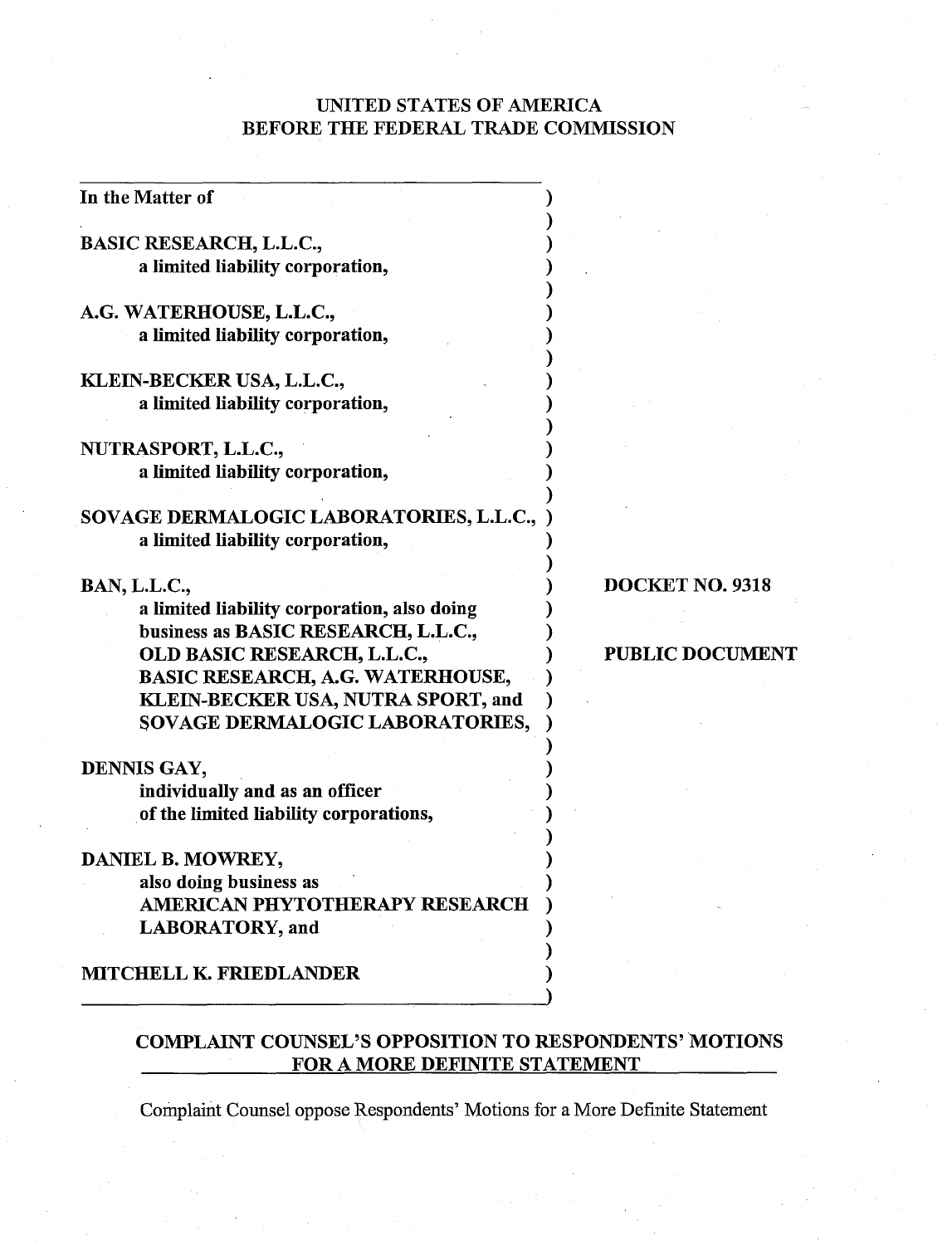$("Motion").$ <sup>1</sup> The Commission's Complaint not only meets but exceeds the standards governing the form of a complaint set forth in RULE OF PRACTICE 3.11(b). Accordingly, and for the reasons discussed below, we respectfully request that the Court deny Respondents' Motion.'

### **I. PROCEDURAL HISTORY**

On June 15, 2004, the Commission filed a complaint alleging, *inter alia*, that Basic Research, L.L.C. and other related individuals and companies (collectively "Respondents") marketed certain dietary supplements with unsubstantiated claims for fat loss and/or weight loss, and falsely represented that some of these products were clinically proven to be effective, in violation of Sections 5(a) and 12 of the Federal Trade Commission Act ("FTC Act").

The Complaint focuses on six products—three topically-applied gels, Dermalin-APg, Cutting Gel, and Tummy Flattening Gel; two dietary supplements marketed to significantly overweight adults, L'eptoprin and Anorex; and one dietary supplement marketed to overweight children, PediaLean. The Complaint quotes extensively from Respondents' own marketing materials and identifies the individuals, entities, representations, and practices alleged to violate the FTC Act. Regarding the gels, the Complaint challenges, as unsubstantiated, representations

<sup>&</sup>lt;sup>1</sup> All Respondents except for Mitchell Friedlander are represented by Stephen E. Nagin of Nagin, Gallop & Figueredo, P.A. Mitchell Friedlander filed apro **se** Notice of Appearance on June 29,2004, and a Motion to Join in the other Respondents' Motion for a More Definite Statement one day past the filing deadline. On July 6,2004, Mr. Friedlander filed a Motion to Dismiss for Lack of Definiteness. Complaint Counsel is directing this opposition to both Respondents' Motion for a More Definite Statement and pro se Respondent Mr. Friedlander's Motion to Dismiss Complaint for Lack of Definiteness. Though styled as a motion to dismiss, Mr. Friedlander has in essence filed the same motion as the rest of the Respondents. Mr. Friedlander's submission repeats *verbatim* most of the arguments presented in Respondents' original motion and is more properly addressed as a motion for a more definite statement.

Attached hereto at Tab 1, Complaint Counsel have provided a copy of all of the unreporled cases that are cited in this Response in alphabetical order.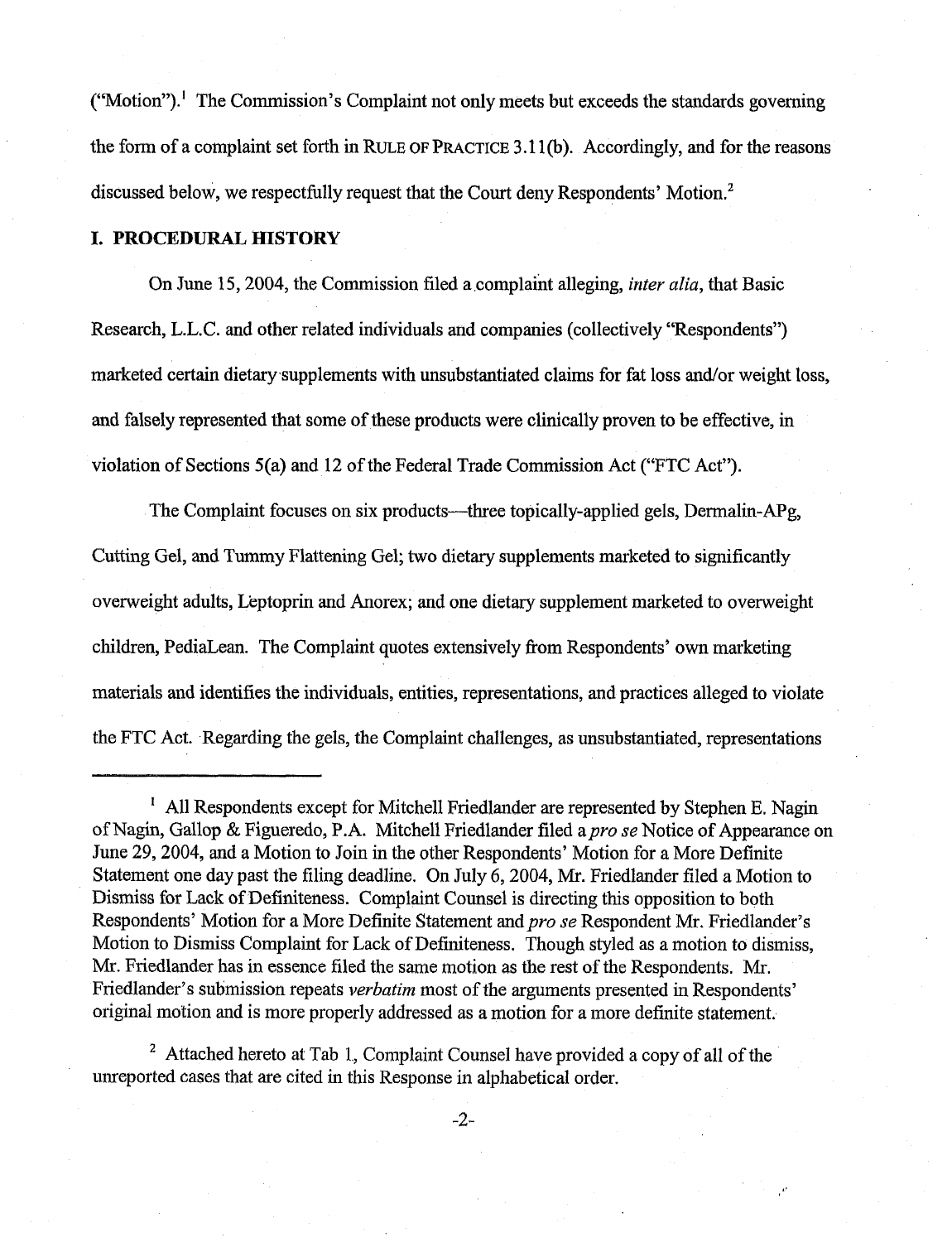that the gel products cause "rapid and visibly obvious fat loss in areas of the body to which it is applied." (Compl.  $\P$ [ 14-22.) As to the adult weight loss supplements, the Complaint challenges, as unsubstantiated, that Leptoprin and Anorex causes "weight loss of more than 20 pounds, including as mnuch as 50,6O, or 147 pounds." (Compl. **71** 28-30; 33-35.) The Complaint further challenges, as false, claims regarding the clinical testing for certain topical gels and the adult weight loss supplements. (Compl. *77* 23-26; **77 3** 1-32.) As to the children's weight loss supplement, the Complaint challenges, as unsubstantiated, the claim that "PediaLean causes substantial weight loss in overweight children," and as false, the claim that "'clinical testing proves that PediaLean causes substantial weight loss in overweight or obese children." (Compl. 37-41 .) Finally, the Complaint charges, as false, representations that Respondent Daniel Mowrey is a medical doctor. (Compl.  $\P\P$ 42-44.)

On June 28,2004, Respondents filed their Motion for a More Definite Statement. On July 6,2004, Respondent Friedlander filed his Motion to Dismiss Complaint for Lack of Definiteness. Respondents argue that the Complaint fails to inform them sufficiently of the specific charges leveled against each Respondent. Respondents maintain that they cannot ascertain the meaning **and** usage of certain terms used in the Complaint such as "rapid," "visibly obvious," "reasonable basis," "unfair," "clinical testing," "causes," and "substantial." (Mot. at 2.) As a result, Respondents contend they are "incapable of framing appropriate and full responses and pleading adequate defenses." (Mot. at 3.)<sup>3</sup>

Respondents cite *MeHenry* v. *Renne,* 84 F.3d 1 172 (9" Cir. 1996), which correctly observed that confusing complaints impose an unfair burden on litigants and judges. *McHenry* however, involved a *pro se* plaintiff whose rambling fifty-three page complaint contained a confusing mix of allegations of relevant facts, irrelevant facts, political argument, and legal argument. Unlike the complaint in that case, the Complaint here is concise and direct, laying out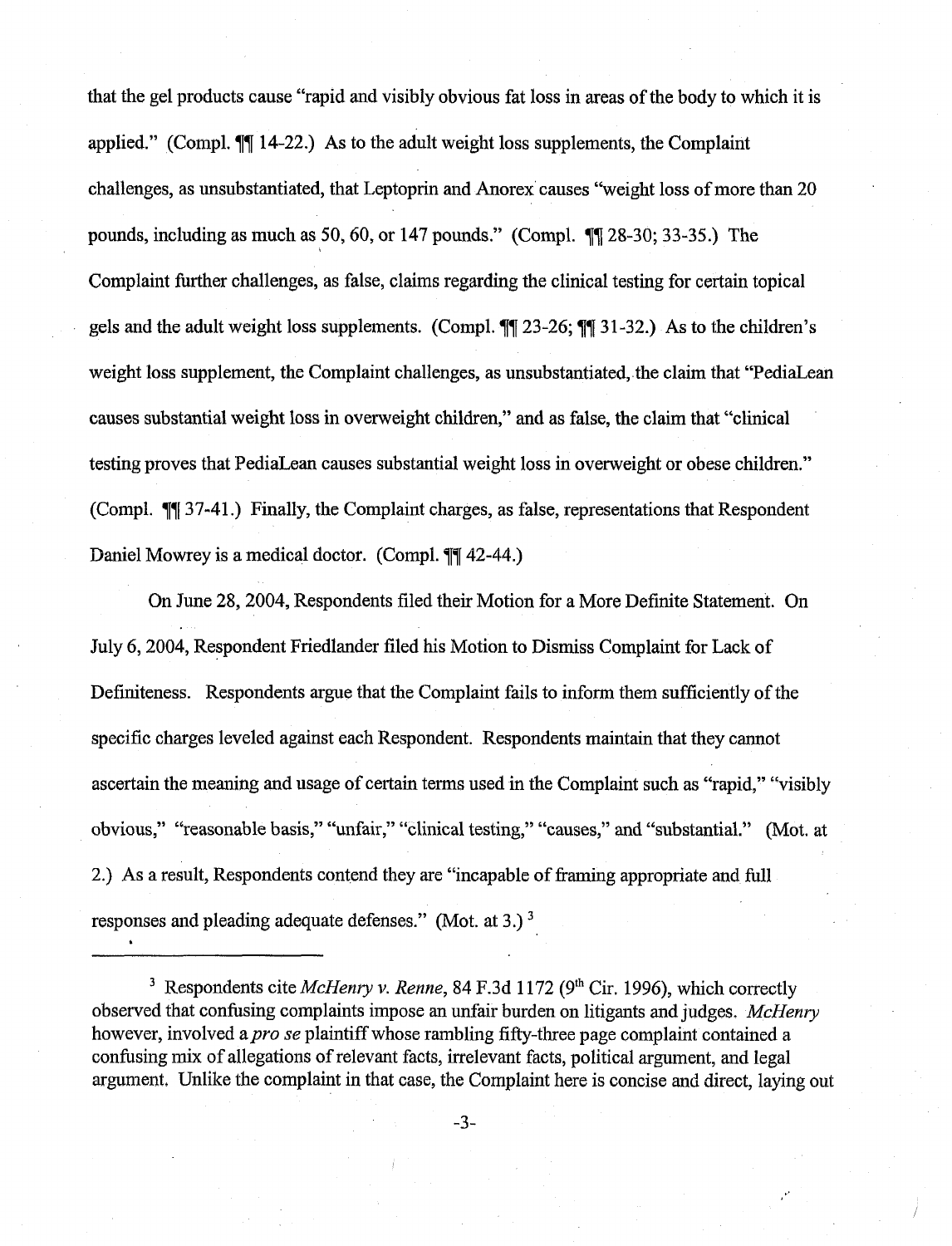#### **11. ARGUMENT**

Respondents have failed to make a reasonable showing that they cannot form a responsive answer based on the allegations contained in the Complaint. The Complaint presents a clear and concise factual statement sufficient to inform Respondents with reasonable definiteness of the practices alleged to violate the FTC Act. First, the Complaint provides detailed allegations that meet and exceed the standards set forth in RULE 3.1 1. Indeed, the allegations rely on Respondents' own advertising terminology for a large portion of the factual allegations. Second, Respondents' challenge to the definiteness of established legal terms is remedied easily by a modicum of research. Third, Respondents' challenge to the definiteness of commonly used terms does not meet the "reasonable showing" burden, and even if necessary, could be remedied easily by discovery. As set forth in more detail below, Respondents' Motions are devoid of merit and should be denied.

### **A. Pleading Requirements for Administrative Complaint**

Section 3.11(b) (2) of the RULES OF PRACTICE requires that the complaint shall contain "a clear and concise factual statement sufficient to inform each respondent with reasonable definiteness of the type of acts or practices alleged to be in violation of the law." Commission complaints, like those in federal court, are merely designed to give a respondent notice of the charges against him. Electrical Bid Registration *Sen.,* Inc., No. 9 1 83, 1984 WL 25 1757 (F.T.C.) (Aug. 29, 1984).<sup>4</sup> A motion for a more definite statement should be denied even where the

the course of conduct for each product and allegations that claims made expressly or impliedly are false or unsubstantiated.

<sup>&</sup>lt;sup>4</sup> Similarly, Rule 8 of the Federal Rules of Civil Procedure merely requires a "short plain statement" of the claim showing that the pleader is entitled to relief. FED. R. CIV. P. 8(a)(2),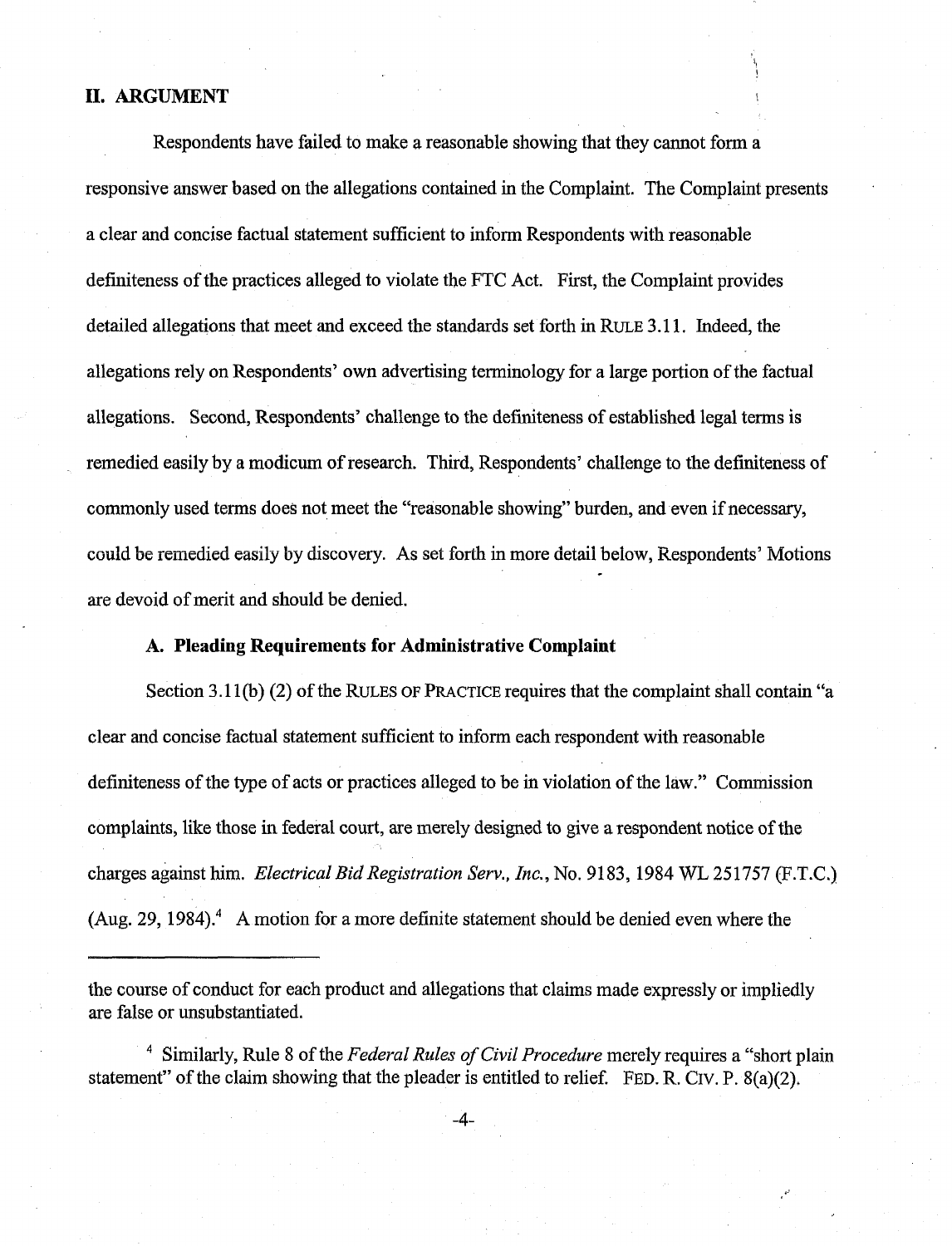complaint lacks details that the respondent may need to mount a defense against its allegations. *Diran M. Seropian, M.D.*, *No.* 9248, 1991 F.T.C. Lexis 306, at \*1 (Jul. 3, 1991). RULE 3.11 does not require these details to be given in the complaint. The concept of notice pleading requires only a concise statement of the claim, not evidentiary facts. *Red Apple Co. Inc.,* No. 9266, 1994 F.T.C. Lexis 90, at \*2 (Jun. 21, 1994) (court rejected respondent's motion for a more definite statement because the complaint was not unintelligible and sufficiently informed respondents of the nature of the charged statutory violations). At the complaint stage of pleading, the allegations may be succinct but informative; discovery and argument will add detail later. *New Balance Athletic Shoe, Inc.,* No. 9268, 1994 F.T.C. Lexis 213 (Oct. 20, 1994); *Weight Watchers Int'l, Inc.,* No. 9261, 1993 F.T.C. Lexis 300 (Oct. 27,1993); *College Football Ass'n,*  No. 9242, 1990 F.T.C. Lexis 350 (Oct. 9, 1990). Indeed, under the Federal Rules of Civil Procedure, motions for a more definite statement should not be granted "unless the complaint is so excessively vague and ambiguous as to be unintelligible and as to prejudice the defendant seriously in attempting to answer it." *Textil RV v. Italuomo, Inc.*, No. 92 Civ. 526, 1993 U.S. Dist. LEXIS 4663, at "6 (S.D.N.Y. Apr.13, 1993) quoting *Sanchez v. New York City,* No. CV-92- 1467, 1992 U.S. Dist. LEXIS 9844, at "2-3 (E.D.N.Y. Jun. 29, 1992). These motions are "disfavored largely because they often add little that discovery couldn't provide, while creating delay." *Id.* 

The Supreme Court has explained that a complaint need only "give the defendant fair notice of what the plaintiffs claim is and the grounds upon which it rests." *Swierkiewicz* v. *Sorema N.A.,*  534 U.S. 506, 512 (2002) (citation omitted); *accord Atchison, Topeka* & *Sante Fe Ry. v. Buell,*  480 U.S. 557,568 11.15 (1987) (under *Federal Rule* 8, claimant has "no duty to set out all of the relevant facts in his complaint"). This simplified notice pleading standard relies on liberal discovery rules and summary judgment motions to define disputed facts and to dispose of unmeritorious claims. *See Swierkiewicz*, 534 U.S. at 512-13.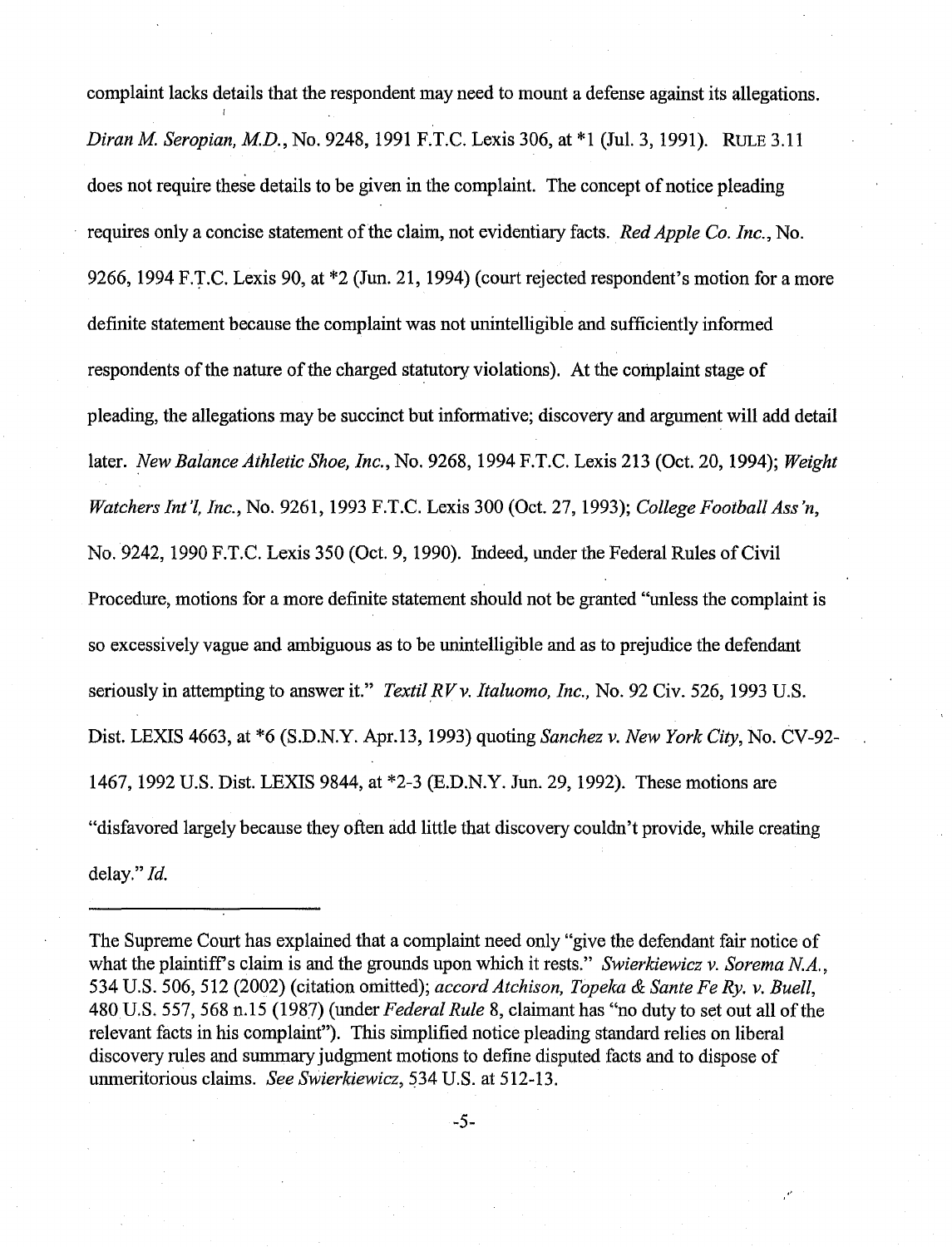*In Beneficial* Corp., the Commission briefly discussed pleading requirements in an administrative proceeding. The Commission found that the complaint more than adequately raised the issues of whether the respondents' advertisements were unfair or deceptive by quoting the advertisements themselves and then alleging that, in fact, the respondents did not offer what the advertisement promised. *Beneficial Corp.*, 86 F.T.C. 119, 163 (1975). The Commission observed that "a clearer and more precise allegation is difficult to conceive. It certainly goes beyond the minimum standards of notice pleading acceptable in administrative hearings." *Id.*  (citing *A.E. Staley* **Mfg.** Co. **v.** FTC, 135 F.2d 453,454 (7th Cir. 1943)).

## **B. The Complaint is Clear and Definite and Goes Beyond the Minimum Standards of Notice Required by the Rules of Practice**

1. The Complaint has Detailed Allegations that Rely on Respondents' Advertising

The Commission's Complaint meets and exceeds RULE 3.1 1's requirements. **In** this Complaint, similar to *Beneficial Corp.*, the Complaint identifies each Respondent, quotes illustrative statements fiom Respondents' marketing materials, and details the unlawful practices with regard to advertisements for each of the six specific products. In support of these allegations, as Respondents recognize in their Motion, the Complaint quotes extensively from Respondents' marketing materials for each product. (Mot. at 4.)

For example, Paragraph 27 of the Complaint directly quotes three advertisements for two of the challenged products-Leptoprin and Anorex. Relying upon the language set forth in those advertisements, the Complaint sets Forth Respondents' representations and alleges Respondents lacked a reasonable basis that substantiated these representations. (Compl. **77** 28-30.) The Complaint further specifies other false or misleading representations made by

 $-6-$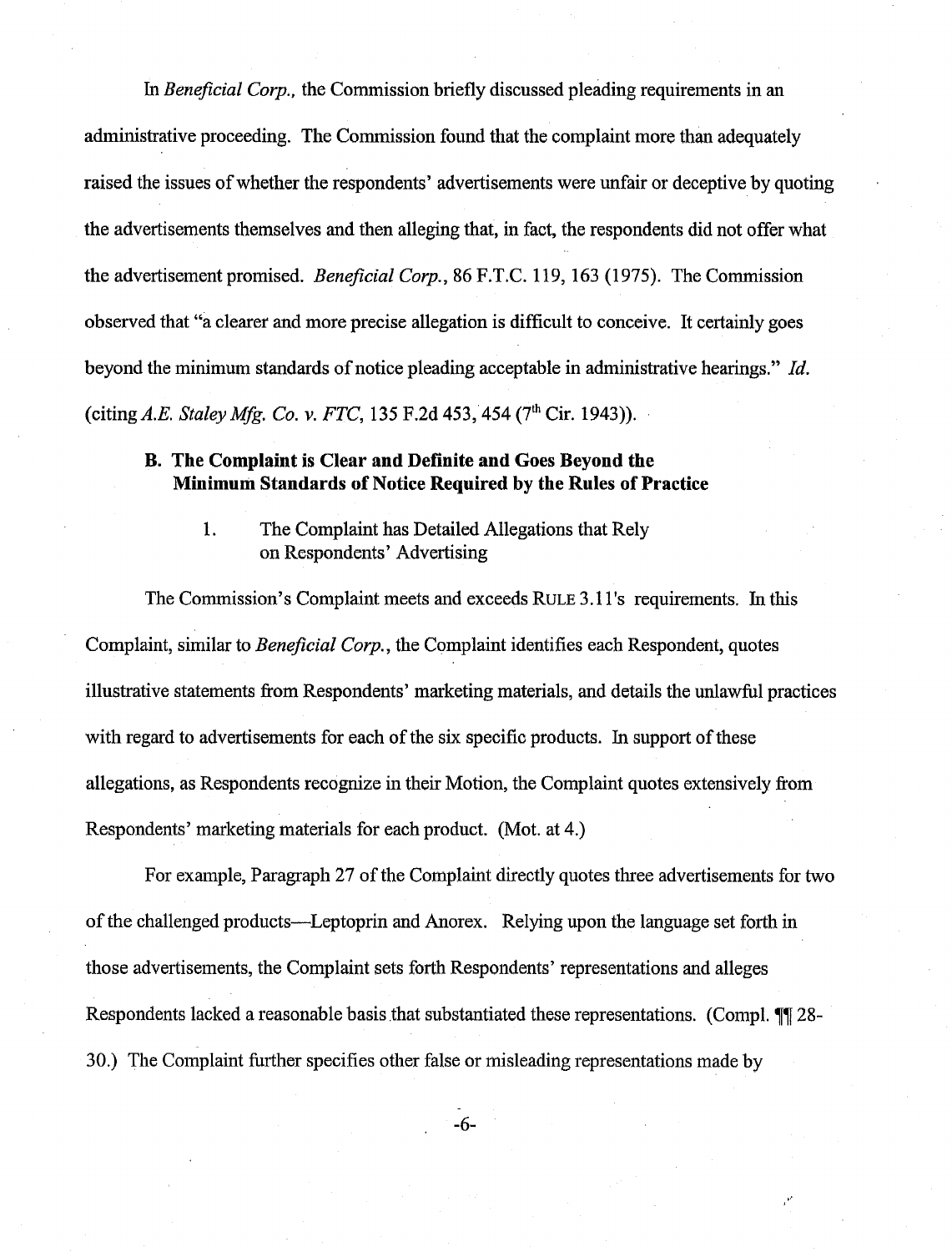Respondents in the same manner for all six of the challenged products. The Complaint employs similar specificity with regard to each of its allegations whether pertaining to the topical gels, the children's weight loss compound or Dr. Mowrey. Similar to the complaint in Beneficial Corp., these allegations are clear and precise. This Complaint is specific in each allegation, far beyond the "notice pleading" standard set forth above in Section 3.1 l(b) (2) of the RULES OF PRACTICE. The Complaint details the specific acts, statements, and practices that the Commission believes violate the law. See Red *Apple,* 1994 F.T.C. Lexis 90, at **\*3** (the complaint sufficiently informed respondents of the nature of the charged statutory violations).

## 2. Respondents' Challenge to Legally-Defined Terms is Without Merit

Respondents further argue that the Complaint uses certain terms, including "reasonable basis" and "unfair," that are not defined, thereby making it impossible for them to respond to the Complaint. Mot. at **3.** This contention is disingenuous because these challenged terms are legal phrases that have meanings established over time through Commission jurisprudence and other materials. Nonetheless, Respondents object to these terms claiming that they are "forced to guess at what standard the Commission staff seeks to enforce against them." (Mot. at 4.)

The Commission enforces Section 5(a) of the FTC Act, which prohibits ('unfair or deceptive acts or practices in or affecting commerce." 15 U.S.C.  $\delta$  45(a). The FTC Act itself defines an "unfair act<sup>[</sup>] and practice<sup>[]</sup>" as any "act or practice [that] causes or is likely to cause substantial injury to consumers which is not reasonably avoidable by consumers themselves and not out weighed by counterveiling benefits to consumers or competition." 15 U.S.C. 45(n); see also Unfairness *Policy* Statement (appended to International Hawester *Co.,* 104 F.T.C. 949, 1070 (1984)).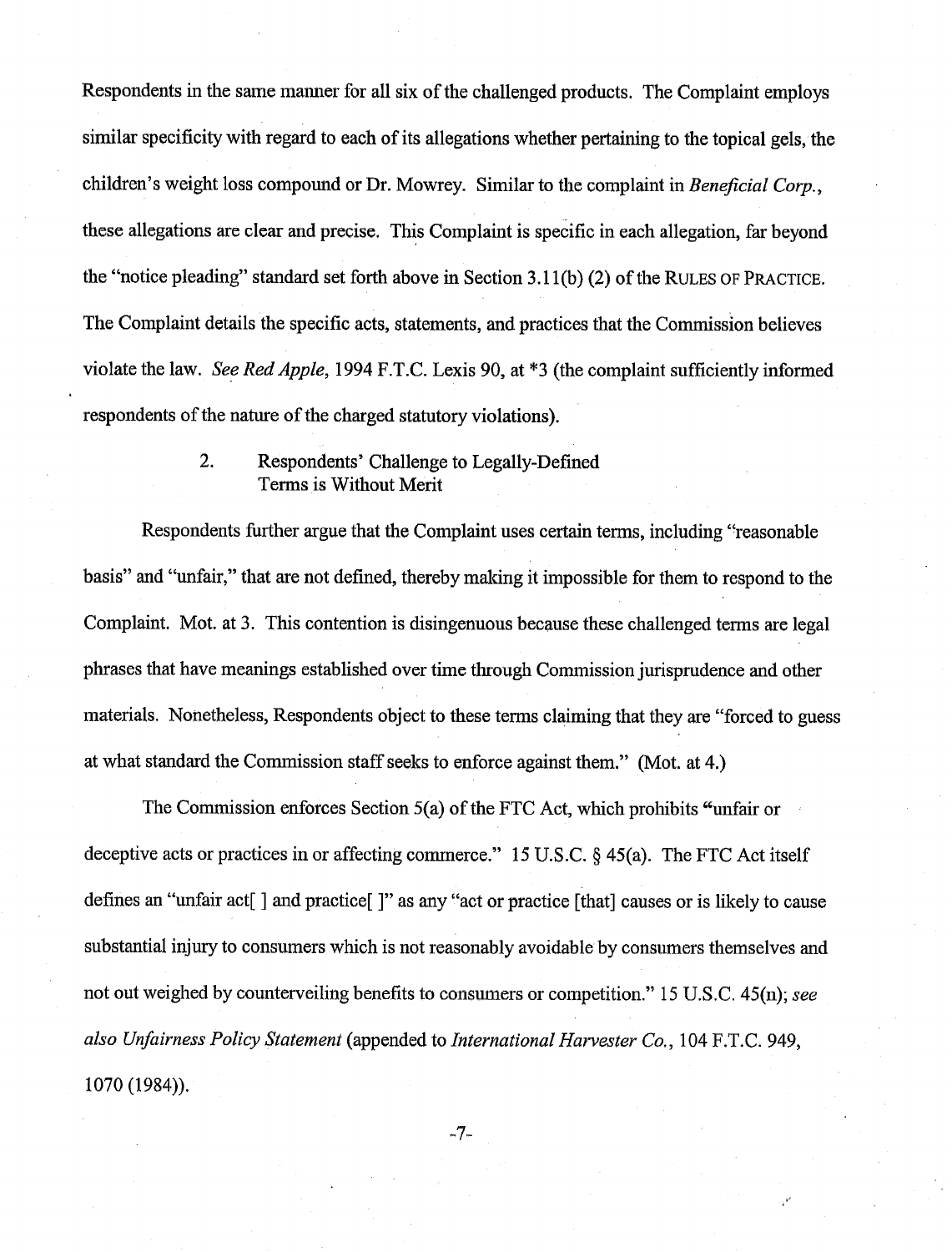The term "reasonable basis" also comes directly from established Commission jurisprudence. Respondents' counsel should have first hand knowledge of what this tern means because Complaint Counsel have previously given Respondents' counsel a copy of the FTC Policy Statement Regarding Advertising Substantiation (attached hereto at Tab 2). In this Statement, which is also readily available on the FTC's website, there is an entire section discussing the "reasonable basis" requirement of advertising substantiation. Simply put, Respondents have sufficient information to realize that under Section *5,* advertisers must have a reasonable basis for making objective claims **before** the claims are disseminated. *See, e.g., Pfizer, Inc.*, 81 F.T.C. 23 (1972) (what constitutes a reasonable basis is determined on a case-bycase basis by analyzing the type of claim, the benefits if the claim is true, the consequences if the claim is false, the ease and cost of developing substantiation for the claim, the type of product, and the level of substantiation experts in the field would agree is reasonable); see *also Removatron Int'l Corp.,* 111 F.T.C. 206 (1988), *aff'd*, 884 F.2d 1489 (1<sup>st</sup> Cir. 1989) (requiring "adequate and well-controlled clinical testing" to substantiate claims for hair removal product). As discussed in the Statement Regarding Advertising Substantiation, this requirement is determined on a case-by-case basis. Thus, "unfair" and "reasonable basis" are legal terms that this Court will determine the meaning of during the course of the proceedings.

## 3. This Court should also Reject Respondents' Challenge to the Remaining Terms

Respondents' objection to the remaining terms is without merit, Respondents' advertisements contain the terms themselves or present a "net impression"<sup>5</sup> conveying the terms

 $\frac{1}{2}$  In determining the claims that an ad conveys, the Commission examines "the entire mosaic, rather than each tile separately." *FTC v. Sterling Drug,* **3** *17* F,2d 669, G74 (2d Cir.

 $-8-$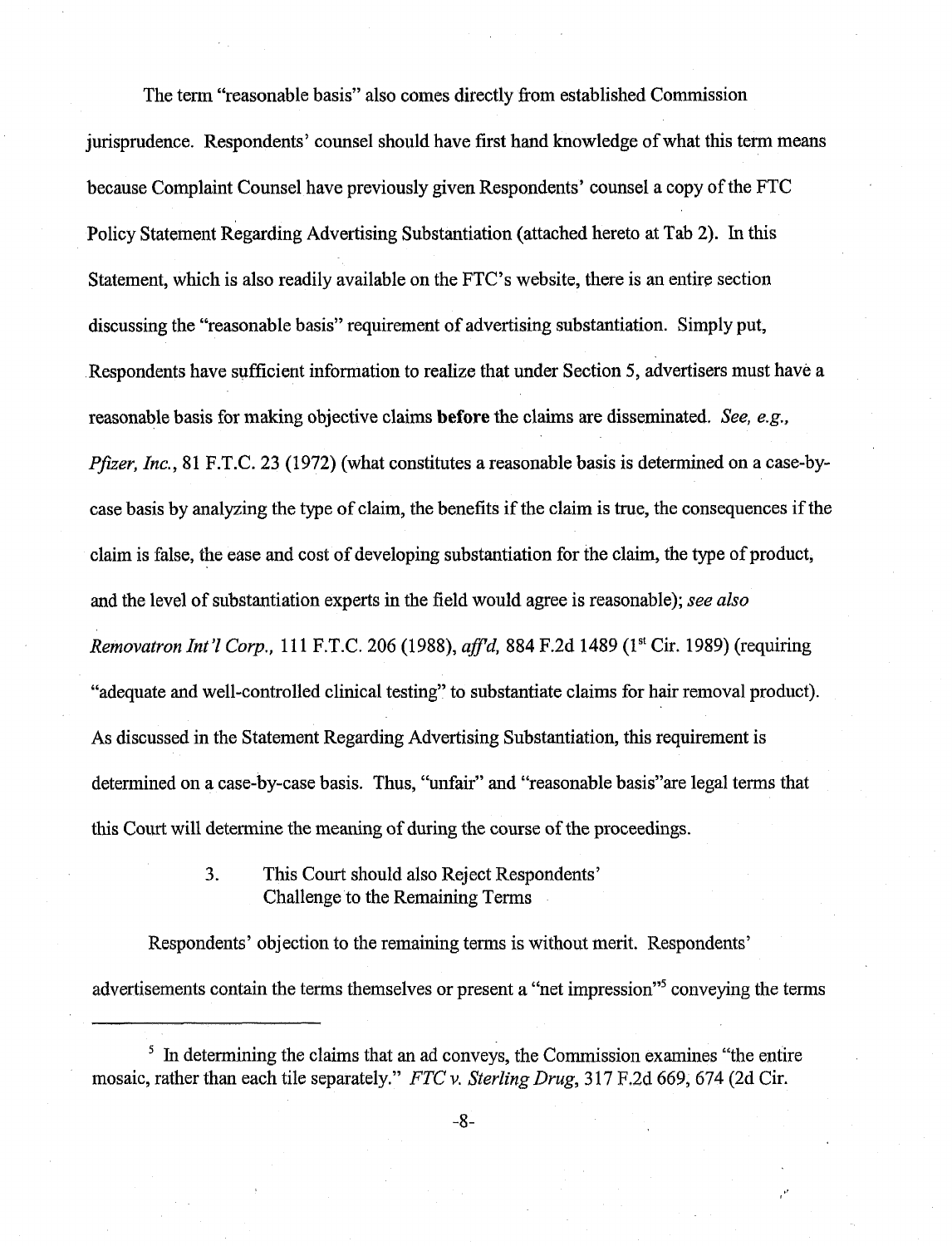used in the Complaint. For example, Respondents object to the term "clinical testing," yet Respondents assert in their advertisements that Leptoprin is "clinically established," (Compl., 727B); that Cutting Gel is backed by "clinical trials" and is "clinically proven," (Comnpl., 713D); and that Tummy Flattening Gel is "clinically proven" and its ingredient "Epidril has been verified by two published clinical trials" (Compl.,  $\P$  13F.).<sup>6</sup> Likewise, Respondents' argument that the term "substantial"<sup>7</sup> is vague is belied by their usage of the strikingly similar term "significant" in their marketing materials. For example, Respondents claim that "in a wellcontrolled double-blind clinical trial, each and every child who used PediaLean as directed lost a significant amount of excess body weight" (136B of the Complaint). These are terms or synonyms of terms that Respondents used to promote the efficacy of their products. Furthermore, Respondents' contention that the terms "rapid," "visibly obvious," and "causes" are ambiguous strains credulity. All of these terms are derived from what Respondents themselves state in their promotional materials and are part of the ads' net impression. For example,

1964). See also, Deception Policy Statement appended to Clifldale Assoc. Inc., 103 F.T.C. 110, 164, n. 4, 174-184; Stouffer Foods Corp., 118 F.T.C. 746, 799 (1994).

 $6$  The Commission has typically required a relatively high level of substantiation, usually "competent md reliable scientific evidence," typically defined as "tests, analyses, research, studies, or other evidence based upon the expertise of professionals in the relevant area, that has been conducted and evaluated in **an** objective manner by persons qualified to do so, using procedures generally accepted in the profession to yield accurate and reliable results." See, e.g., Brake Guard Products, Inc., 125 F.T.C. 138 (1998); ABS Tech Sciences, Inc., 126 F.T.C. 229 (1998); see also Federal Trade Commission, Dietary Supplements: An Advertising Guide for Industry (issued Nov. 1998) (attached hereto Tab 3).

 $\frac{7}{1}$  Most of Respondents' scant authority is directed towards its arguments on the purported vagueness of the term "substantial." Respondents' reliance on cases dealing with the language of partial birth abortion laws is inapposite and unpersuasive because these cases deal with entirely different legal standards and subject matter.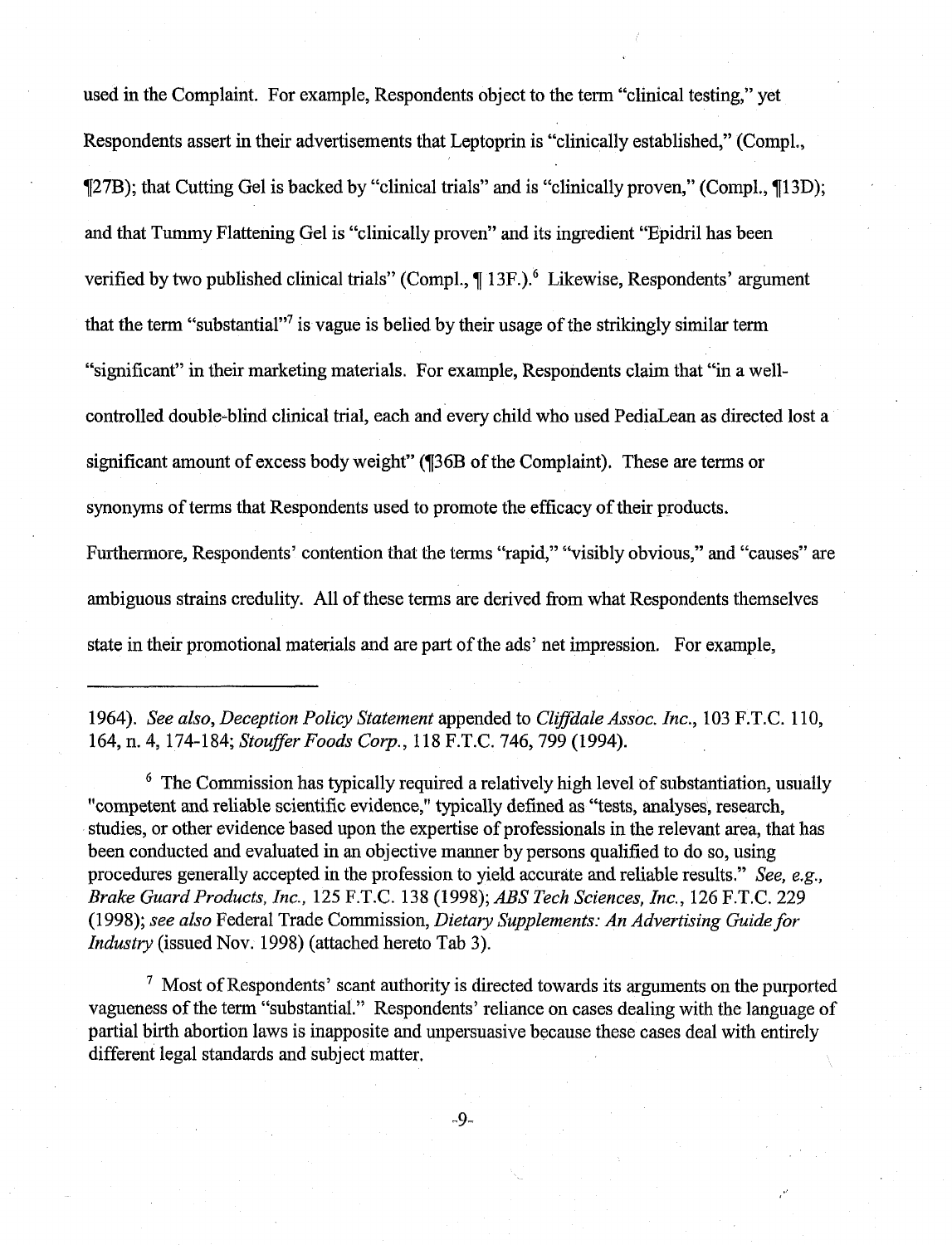Respondents claim that Cutting Gel "dissolves stubborn body fat on contact" (Compl., fj 13D); "apply Dermalin-APg's transdermal gel to your waist or tummy and watch them shrink **in** size within a matter of days" (Compl.,  $\P$ 13B); and that applying Cutting Gel "to your glutes, biceps, triceps, or lats, and the fat literally melts away . . ." (Compl., 713E). The net impression of these advertisements is that fat loss will be fast or quick, or as the Commission stated in the Complaint, "rapid." The word "rapid" is a characterization of the collective words used by Respondents.

Similarly, the tern "visibly obvious" is a term used to summarize the claims made by Respondents in their promotional materials. Again, Respondents themselves use the tern "visible" in their own advertisements. For example, "[s]ee visible results in approximately 19 days, guaranteed" (Compl., 113F). Moreover, the net impression of the ads lead one to believe that the consumer will actually see the results with their own eyes, thus making it "visibly obvious." For example, Respondents' ads claim that "Dermalin-APg permits you to spot reduce. Put it on around your thighs - slimmer thighs. Over thirty and getting thick around the middle? Just apply Dermalin-APg's transdermal gel to your waist or tummy and watch them shrink in size within a matter of days" (Compl., ¶13A); and "Put Cutting Gel in a culture dish with fat cells and you can literally watch them deflate - similar to sticking a pin in a balloon" (Compl., ¶ 13D).

Respondents' challenge to the word "cause" is mystifying. It is clear from the Complaint that the term "cause" is not being used in the sense of a legal causation argument (as in the famous tort case of *Palsgrafv.* Long *Island RailRoad Co., 248 N.Y.* 339 (1928)). Rather, the Complaints' use of the word "cause" is consistent with the net impression of Respondents' promotional materials. The thrust of the advertisements is that if one uses Respondents' product,

 $-10-$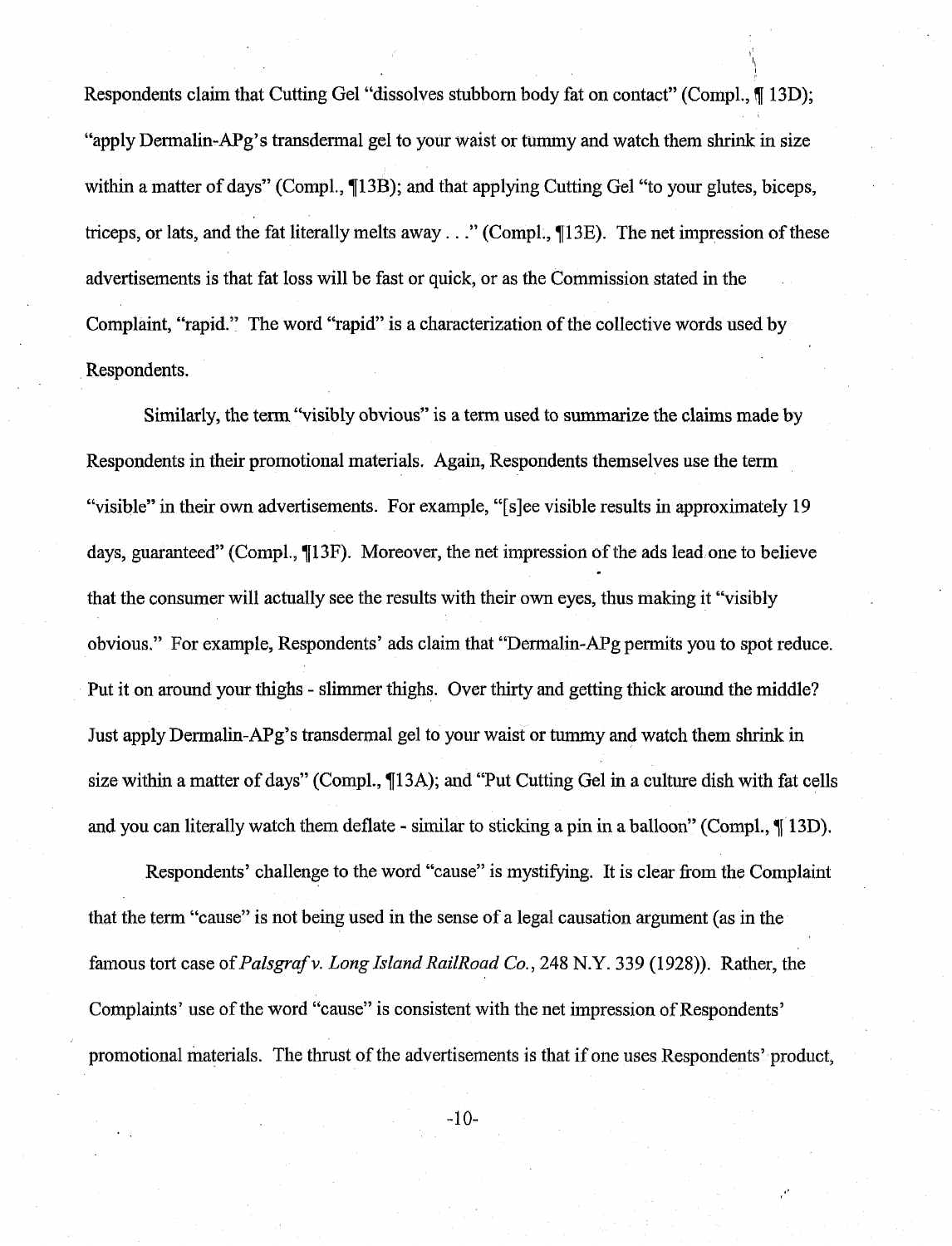it will have a certain effect. For example, Respondents have represented that by using these gels, the end result is that the consumer will have visibly obvious fat lost in a fast amount of time. All of these terms are used in their common sense parlance and are based on the representations made in Respondents' own promotional materials.

> 4. The Court should Reject Friedlander's Motion to Dismiss because the Complaint Clearly Sets Forth Claims for Relief

Mr. Friedlander argues that the Complaint fails to state a violation of either Section 5(a) or 12 of the FTC Act and should be dismissed. However, a fair reading of the Complaint shows that the Commission has clearly and succinctly stated claims for relief. (Compl. **77** 13-44). The Commission's Rules do not explicitly discuss the standards for moving to dismiss based upon failure to state a claim for relief but Commission practice has followed the same standards as the Federal Courts in deciding motions to dismiss. See, e.g., Schering-Plough Corp., No. 9297,2001 FTC Lexis 198 (Oct. 31, 2001). On a motion to dismiss for failure to state a claim, "allegations" in the complaint must be accepted as true and construed favorably to the plaintiff." Id. at  $*11$ -12. As the Cowt is well aware, Section 5 of the FTC Act proscribes "unfair or deceptive acts or practices in or affecting commerce" and Section 12 proscribes the dissemination of "false" advertisements." 15 U.S.C. *\$5* 45,52. As discussed above, the Complaint details how the Respondents promoted certain products with unsubstantiated efficacy claims and false establishment claims in violation of Sections 5 and 12 of the FTC Act. If proved, these specific allegations are sufficient to establish claims for relief.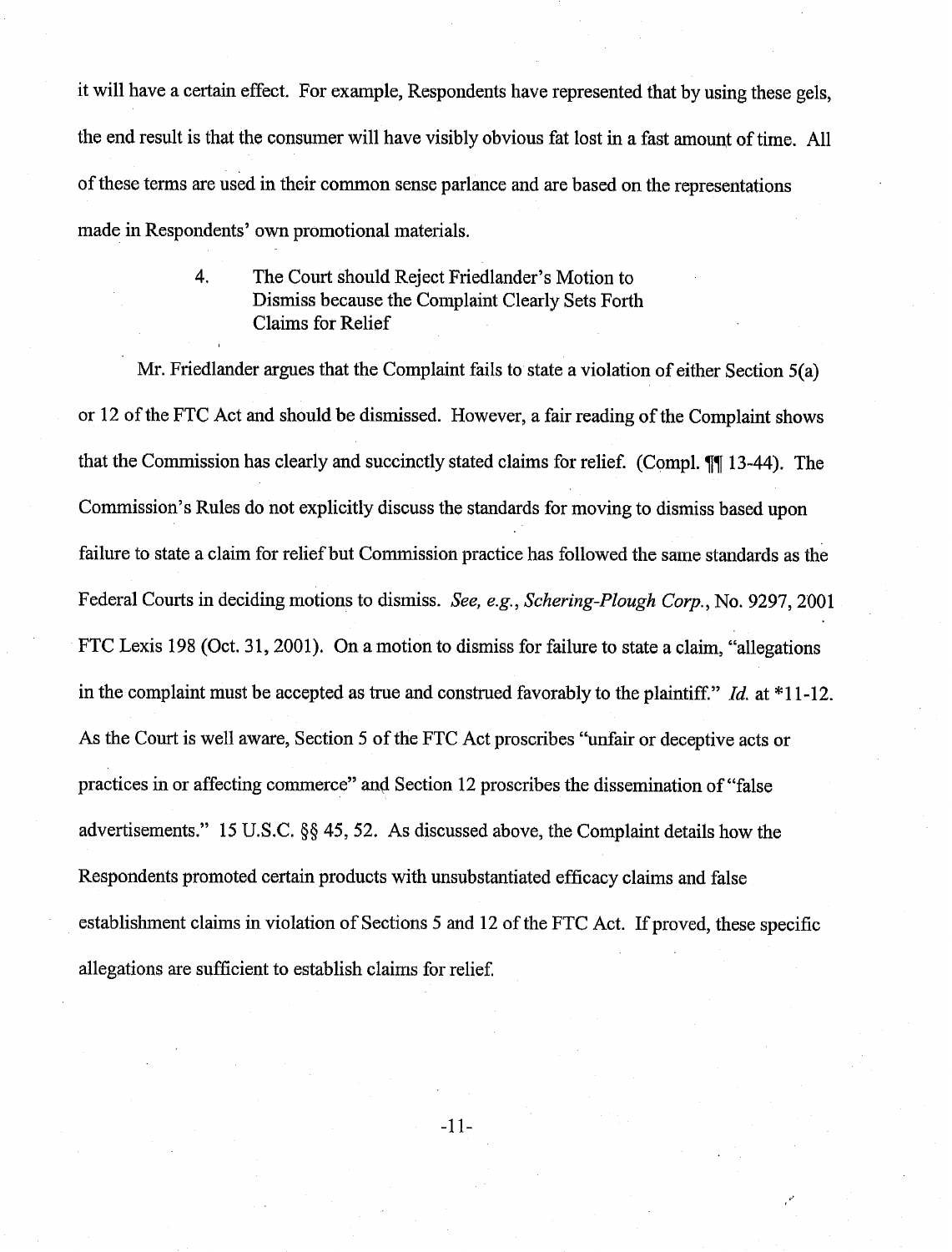#### **111. CONCLUSION**

This Court should reject Respondents' thinly veiled attempt to gain more time to answer the Complaint. Respondents have failed to show that they cannot frame a responsive answer based on the allegations contained in the Complaint. The RULES make clear that all that is necessary at this stage of pleading is a "clear and concise factual statement sufficient to inform each respondent with reasonable definiteness of the type of acts or practices alleged to be in violation of the law." RULE **3.11(b)(2).** The Complaint in this case more than satisfies that standard and more than fully gives Respondents notice of the charges against them.

Respondents' arguments to the contrary are inappropriate at this point in the proceedings and the questions Respondents have raised, to the extent they are legitimate, are more appropriately addressed through their own research and the discovery process. The Commission's Complaint more than meets the requirements set out by the RULES OF PRACTICE and the supporting caselaw.

For the foregoing reasons, the FTC respectfully requests that the Court deny Respondents' Motion for a More Definite Statement.

Respectfully submitted,

Laureen Kapin **r202) 326-3237**  Joshua S. Millard **(202) 326-2454**  Robin Richardson **(202) 326-2798**  Laura Schneider **(202) 326-2604**  Bureau of Consumer Protection Federal Trade Commission **600** Pennsylvania Avenue, N.W. Washington, D.C. **20580** 

Dated: July **8,2004** 

 $-12-$